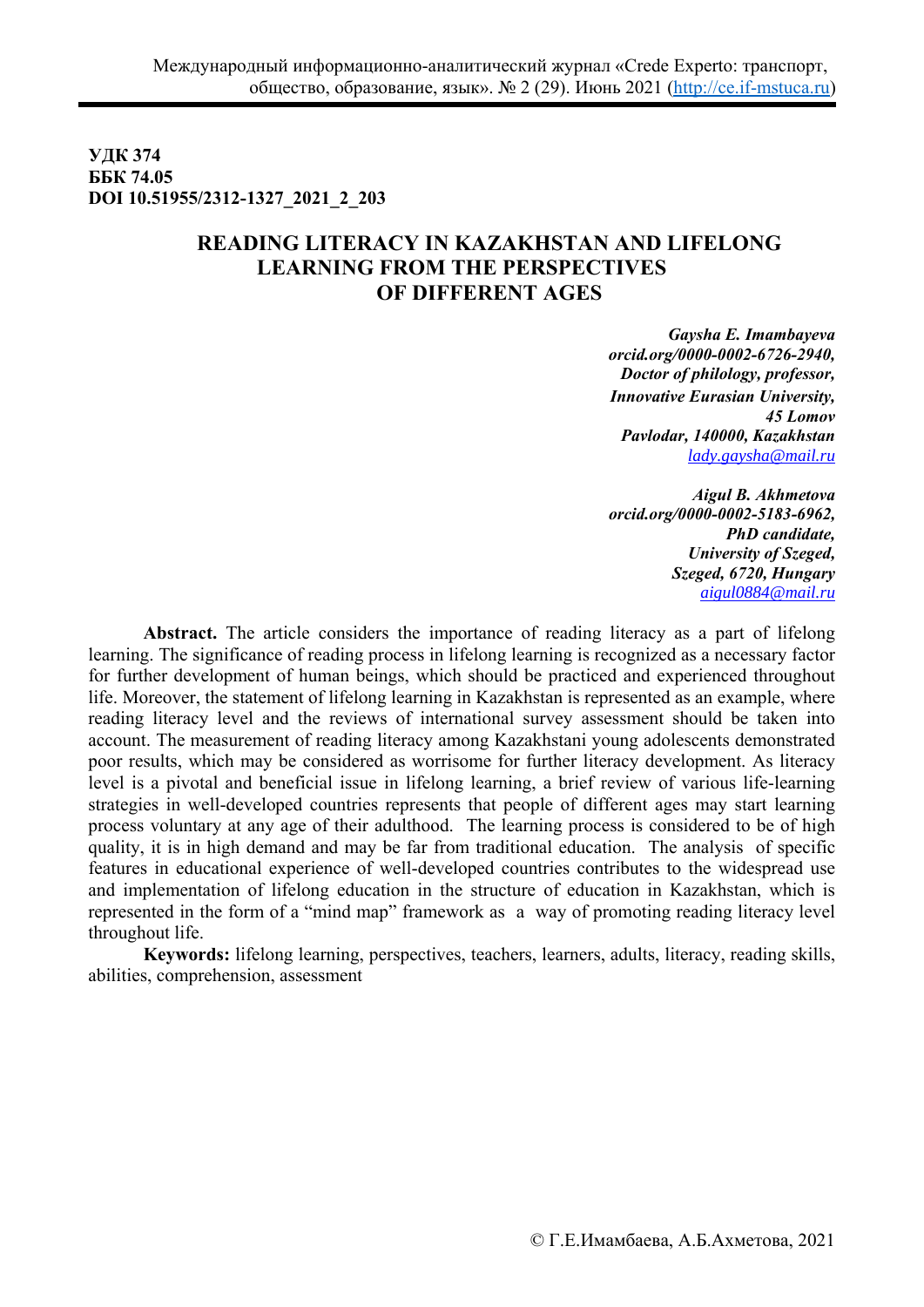## **ЧИТАТЕЛЬСКАЯ ГРАМОТНОСТЬ В КАЗАХСТАНЕ И НЕПРЕРЫВНОЕ ОБУЧЕНИЕ У ЛЮДЕЙ РАЗНЫХ ВОЗРАСТОВ**

*Гайша Ертаевна Имамбаева orcid.org/0000-0002-6726-2940, доктор филологических наук, профессор Инновационный Евразийский университет, ул. Ломова, 45 Павлодар, 140000, Казахстан lady.gaysha@mail.ru Айгуль Булатовна Ахметова orcid.org/0000-0002-5183-6962, докторант PhD Сегедский университет, Сегед , 6720, Венгрия aigul0884@mail.ru*

**Аннотация.** В статье рассматривается читательская грамотность как фактор непрерывного процесса образования. Значение чтения в процессе непрерывного обучения определяется как необходимый фактор для дальнейшего развития человека на протяжении всей его жизни. Исходя из вышеизложенного, читательская грамотность является основным фактором непрерывного образования в Казахстане. В представленных примерах уровень читательской грамотности и результаты оценок международных исследований приняты нами за основу, и данные показатели, по нашему мнению, требуют дальнейшего развития и улучшения. Анализ читательской грамотности среди 15-летних школьников выявил слабые результаты, что послужило основной причиной внедрения новых методик для положительного решения данной проблемы. Поскольку уровень грамотности человека является основным ключевым вопросом в обучении на протяжении всей его жизни, считаем необходимым провести краткий обзор образовательных методов по улучшению читательской грамотности на примере развитых стран, в которых обучение на протяжении всей жизни человека, независимо от возраста, является добровольным делом каждого, считается качественным, пользуется повышенным спросом и может быть далеко не традиционным. Изучение опыта образования развитых стран способствует, с учетом специфических особенностей, широкому применению и внедрению непрерывного образования в структуру образования Казахстана для повышения уровня читательской грамотности, представленной в виде «интеллектуальной карты» - «mind map», у учащихся средних классов и на протяжении всей жизни.

**Ключевые слова:** непрерывное образование, перспективы, учителя, обучающиеся, люди преклонного возраста, грамотность, навыки чтения, способности, понимание, оценка

#### **Introduction**

Lifelong learning is a term, which may be associated with the learning and/or studying throughout life. Current researchers [Aspin & Chapman, 2000; Schuetze, 2014; Schuetze & Slowey, 2012; Head et al., 2015; Zuber-Skerritt & Cendon, 2014] define *lifelong learning* as а global tendency of modern society because learning process should never be late for those who are ready and would like to continue their education and apply *"fresh"* knowledge in practice at any age.

In Kazakhstan, the process of lifelong learning was officially announced almost twenty years ago, when in 2010 Kazakhstan became a member of Bologna Process and the term "lifelong learning" started to be implemented and was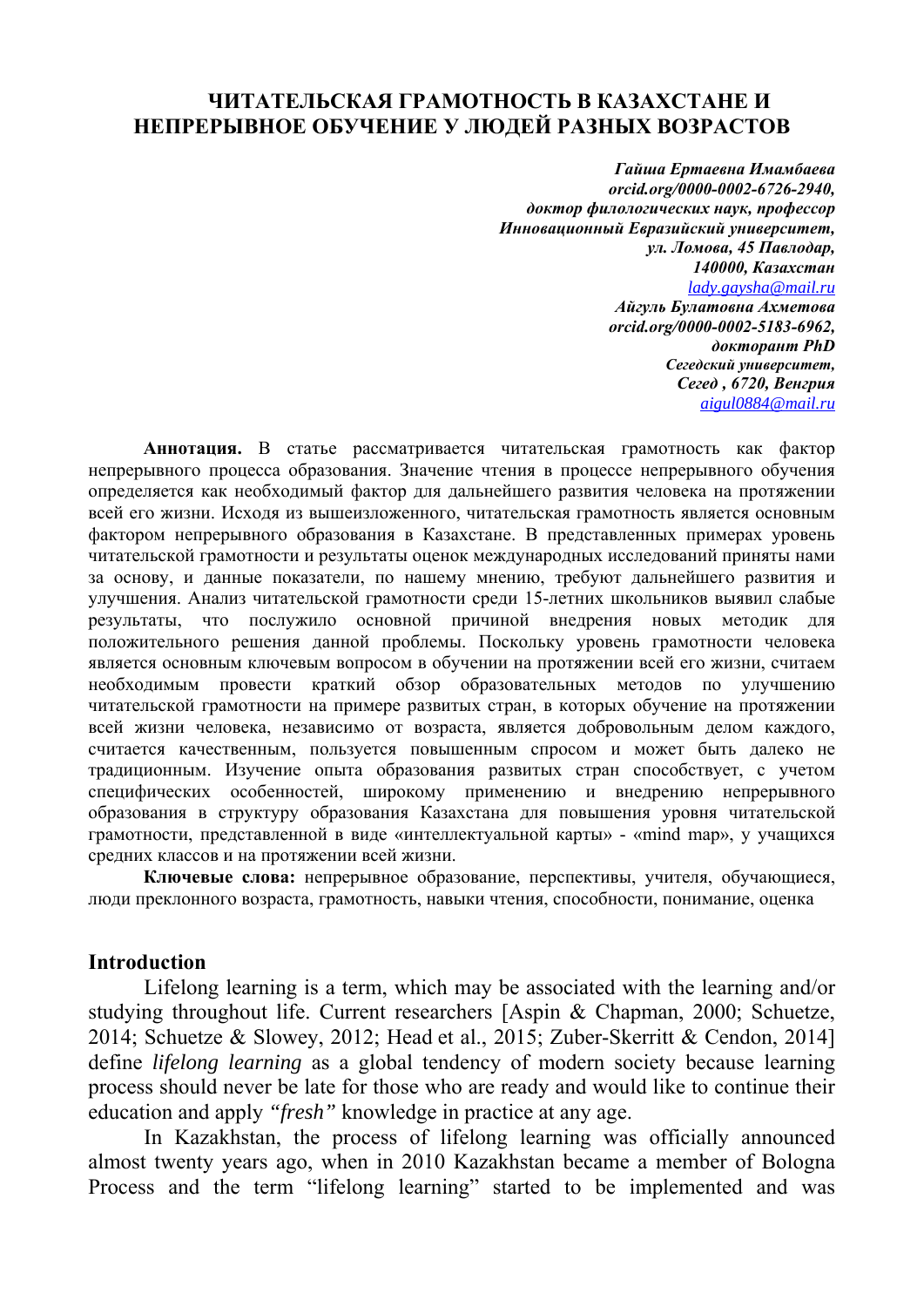introduced in the document. In addition to membership in Bologna Process, Kazakhstan since 2009 has actively taken part in several international surveys such as Programme for International Students Assessment (PISA), Trends in Mathematics and Science Study (TIMSS), Progress in International Reading Literacy Study (PIRLS), etc. Since that time the development and integration of lifelong learning have been changed rapidly due to active implementation of innovative technologies into the global education system. Thus, as a result, at present in Kazakhstan the demands in knowledgeable and competent people in education are high in order to enhance the quality of education, to modify and reform the standards in education due to update international changes and outcomes, which are closely related to the future welfare of citizens and economic development of the country.

### **Theoretical framework**

## *Why Reading is important in Lifelong learning (LLL)?*

According to the Organization for Economic Cooperation and Development (OECD) "Lifelong learning covers all purposeful learning activity, from the cradle to the grave, that aims to improve knowledge and competencies for all individuals who wish to participate in learning activities" [OECD, 2004, p. 1]. As almost all learning processes start from gaining information and knowledge development with reading as a simple decoding process of the written text, may be the foundation of this process.

Reading is a crucial aspect that leads to literacy and prosperity of the society and population in general. Reading skills are essential for gaining knowledge and obtaining required information, which is necessary for literacy development. No doubt, the processes of learning to read and reading for learning could be challenging, significant and essential for young adolescents and adulthood in the future. Literature also highlights that the term "reading skills" is widely applied by teachers in the curriculum and is one of the key domains in teaching and learning languages [Afflerbach, et al., 2008]. Therefore, PISA framework pays particular attention to assess reading literacy level of 15-year-old students, as reading skills are defined as one of the required and necessary abilities of the human beings.

Reading skills underscore the development of reading, which later on should be automatic and build up certain tactics for strategic reading. Educators and researchers [Rayner et al., 2001] consider that a skillful and proficient reader needs a lot of practice, appropriate instruction, and effective ways of teaching and learning to reach the appropriate reading literacy level. As teaching to read mainly starts in the school context, where classroom climate, engagement of the learners, teacher-student and student-peer relations mainly depend on what, where, and how teaching and learning process of reading activities are being orchestrated. Reading literacy should be embedded from young adolescents to lifelong learning.

Some researchers [Sullivan & Brown, 2013; Sullivan, 2015] state that reading is a part of lifelong learning that pays a significant role in the process of continuing education and extending knowledge. Likewise, Alice Sullivan, & Matt Brown [Sullivan & Brown, 2013] cabulary and literacy level till the middle age (i.e., fortytwo years of age). However, if the reader stops reading regularly for pleasure from the age of forty-two the vocabulary development and literacy level may decrease significantly. Therefore, regular reading for pleasure is necessary in order to gain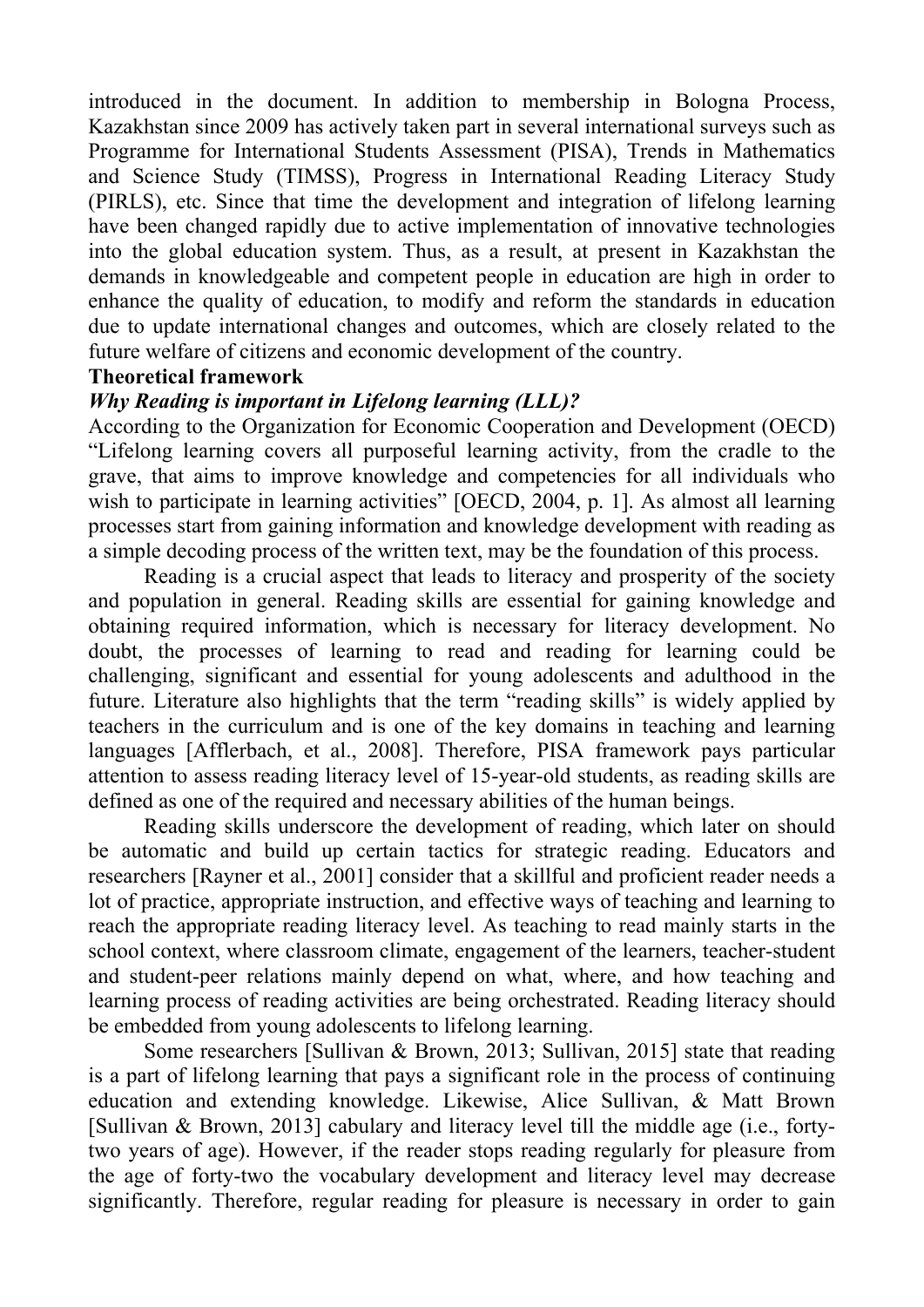literacy and enlarge vocabulary. Consequently, reading process should be properly underpinned in the lifelong learning of adulthood as regular reading process may improve thinking skills, academic curiosity, creativity, attitude, extent literacy level, etc.

Other researchers [Lamb & Johnson, 2010] claimed that they were frustrated when they came to the conclusion that most teachers at school do not read regularly for pleasure, albeit the absence of free time, overloaded classes and work are not an excuse. According to Annette Lamb & Larry Johnson school teachers, who are taking part in promoting children in learning process and encouraging motivation to read more for pleasure should "provide young people with tools and resources" [Lamb  $\&$ Johnson, 2010, p.68].

Reading is a root of lifelong learning; people should frequently read in the young age and continue reading in the adulthood. For this reason school, teachers, parents, school libraries and other stakeholders should be very careful and attentive to managing reading process as part of children's daily routine to gain educational success and prosperity. This statement should be considered useful for defining reading literacy level in Kazakhstan as a part of lifelong learning, because regarding some results and reports of international assessments like PISA and PIRLS reading literacy level of the Kazakhstani young adolescents is worrisome and alarming [OECD, 2019].

## *Reading Literacy in Kazakhstan*

Kazakhstan has become a participant in several international assessment programs such as PISA, (International Association for the Evaluation of Educational Achievement) IEA –TIMSS, and PIRLS. Although low results of Kazakhstani 15 year-old students in reading literacy in PISA (M=390 in 2009 to M=387 in 2018) could be worrying in terms of literacy development and the quality of education [OECD, 2019b] in Kazakhstan.

Regarding OECD reports, Kazakhstani students have not received enough "key knowledge and skills essential for full participation in society" [OECD, 2019a, p.11]. Thus, for example reading literacy of Kazakhstani 15-year-old students in PISA-2018 [OECD, 2019b] means that performance showed lower results than in 2009, and only (M=35%) reached Level 2 on average in reading, which is significantly lower than the results from the OECD countries (M=77%). Only negligible percent of Kazakhstani young learners were able to accomplish Level 5 or 6 in reading literacy but that did not influence the main results on average for the whole country.

Consequently, by School Resources Review [OECD, 2015], Kazakhstan has embarked on profound reforms to improve the quality of the education system and is increasingly looking for international standards and best practices. Although the level of education attainment of the population is high, the performance of Kazakhstani 15 year-olds in PISA-2012 suggested a considerable room for Kazakhstan to improve the quality of students' learning outcomes. Thus, the importance of PISA for Kazakhstan is obvious as the world measurement of the country may be valuable and crucial for further development of future generation and human beings in education, politics, and economics. The level of reading literacy could also be indispensable for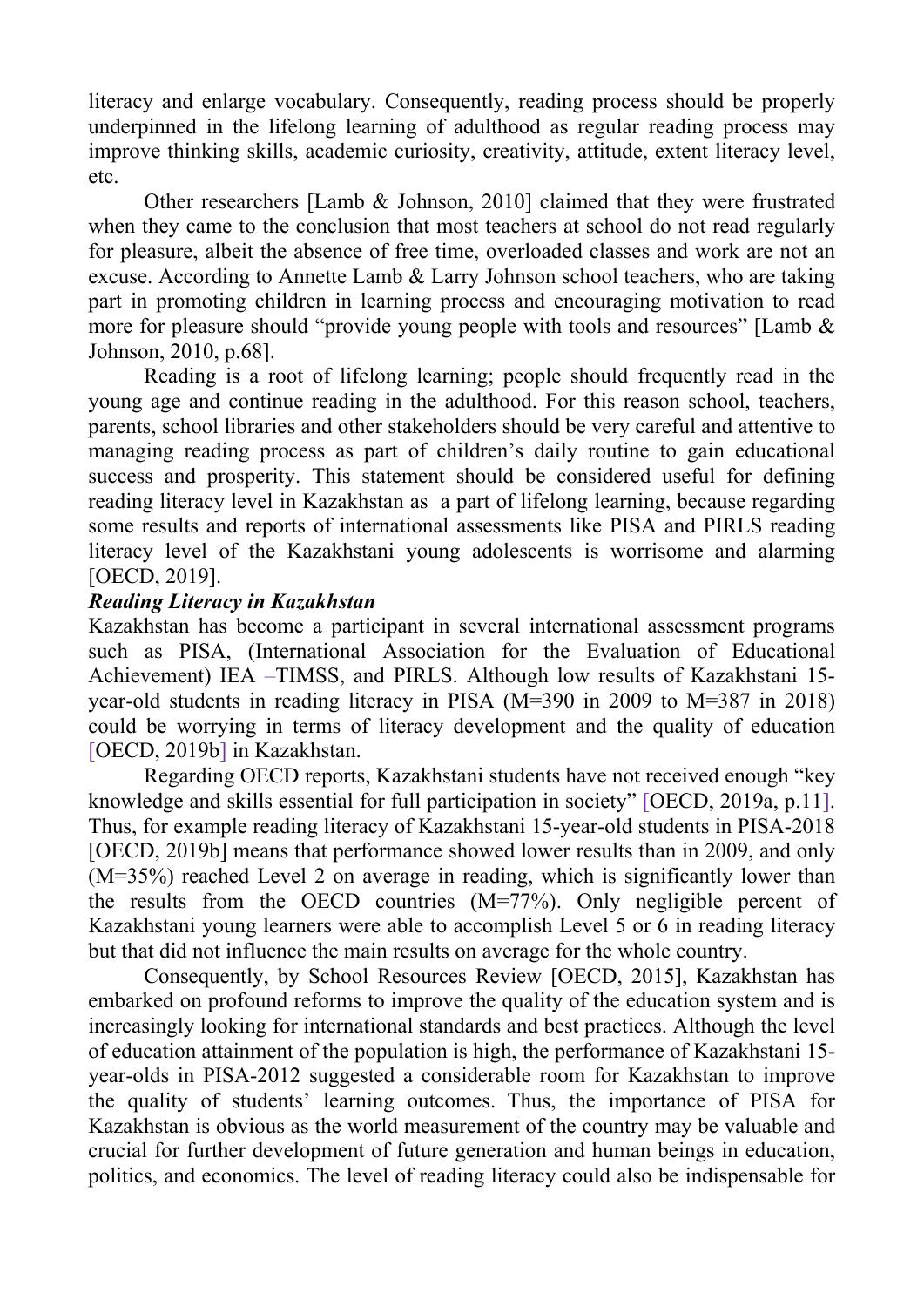lifelong learning as it demonstrates the strengths and weaknesses in the system of education.

### **Materials and methods**

At present, in our modern and changeable society lifelong learning is a relevant topic as studying and learning processes require a certain kind of mental work, behavior, cognition, critical thinking, etc. Among tremendously vast volume of information, we accidentally came across several articles devoted to the problem of lifelong learning education from the perspectives of various ages and groups. The first article describes the problem of college-aged students while writing reflective compositions in the United Kingdom. The second one represents another aged group of students, who have already obtained certain experiences in the working places, and now are just studying to broaden and/or fulfill their knowledge (the case of German universities is taken into account). The third one tells about old people aged  $65+$  in Sweden who are taking part in several governmental and non-governmental circles, such as *knitting cafes*. Then we highlight the possibilities of the impact of reading literacy in Kazakhstan for further perspectives to lifelong learning (LLL) in a form of mind map. This mind map will be a further framework foundation of reading literacy throughout life through the assessment of reading literacy skills as the scaffolding for LLL. This mind map may also prove that lifelong learning is a long process and experience that could be observable and noticeable in several stages of life from young ages in education till adulthood in various groups of people.

## **Results and discussion**

#### *Lifelong learning in college*

*'Awakening the Learner Within: Purposeful Prompts and Lifelong Learning Measures in a First-Year Composition Course'* is the title of the defined topic by Moore & Shaffer [Moore & Shaffer, 2017]. As it is really a painful moment for most first-year college students to meet coincidence of demanded requirements in learning and motivation for challenges more than 40% of them do not receive bachelor degree. Thus, the purpose of their intention was to decrease the percentage of young learners who drop out of college and do not obtain first four-year degree in Great Britain.

The researchers clarify that the staff and administration of the institute in Great Britain were ready to help young learners to define their learning growth as well as to apply the knowledge not only in class but also outside the class. In order to do so the usage of Effective Lifelong Learning Inventory (ELLI) was implemented to support and evaluate students' achievements and improvements in education via seven directions. The measurement started from composition course of first-year students so that the scores of pre-and post-course of the semester were analyzed. Data collections were students' reflective writing assignments that were put into ELLI online platform. The outcomes were represented in a form of spider net 'a *spidergram*' regarding *Resilience, Creativity, Changing and Learning, Meaning Making, Strategic Awareness, Critical Curiosity,* and *Learning Relationships* [Crick et al., 2004; Laal & Salamati, 2012]. As the analysis evaluated the results of pre-andpost of the course, the students were able to see the progress. Later on the students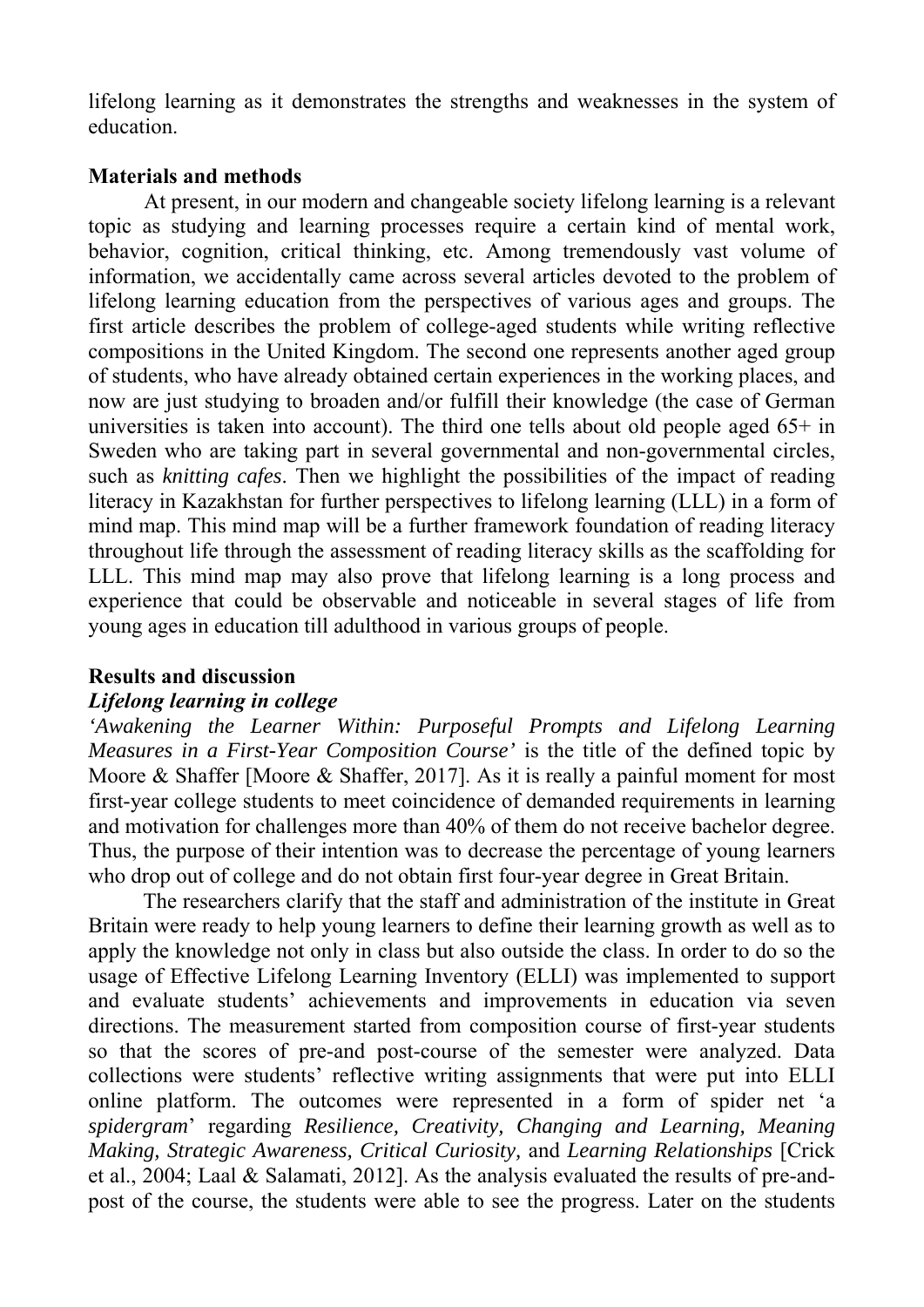could see which area they are in and decide what they should do in order to be motivated for the ongoing opportunities in the world.

Students can take the online ELLI tool several times while they complete the program they will soon receive the scores and see the gaps of the progress as well. The net showed the path to learners where to make improvements and pay attention. The mechanism of ELLI program depicts possible opportunities for students to reach success in several targeted issues. For the first time learners face how to act, if you did poor in academic exams, or how to make friends in a new environment, and even further. The analysis revealed that after the course teachers and students showed improvements. The learners by themselves demonstrated the progress in the new educational sphere and became very oriented for further changes.

### *Longitudinal perspectives of teachers and learners in university*

Different stages of education regarding lifelong learning are represented by Eva Cendon [Cendon, 2018] in her article '*Lifelong Learning at Universities: Future Perspectives for Teaching and Learning'* where she describes that most universities in Germany apply e-learning and digital studying in the process of lifelong learning. She says that according to the rules of most universities in Germany if a student has not finished up his or her higher education and/or could not receive the required number of credits for obtaining degree, he or she is able to do it later when she or he be ready to complete their education with the help of digitalization or digital studying. Digital studying for most German university staff is considered as an ideal platform for both learners and teachers, because students can get and keep in touch at any location i.e. *online*. On the one hand, such teaching and learning process via digital era is a *"flexible"* path for both learning and teaching. On the other hand, the quality cannot be guaranteed but the communication of students and teachers is in the center of learning process.

In addition, Eva Cendon [Cendon, 2018] provides an example of teaching concepts by Kember [Kember, 1997], where the teacher has five forms of activities towards student as a learner. Even though the main objectives of the article are determined in two directions of longitudinal qualitative study and the perspectives of teachers and teaching programs. In the article, the author represented results from two perspectives (students and teachers). The viewpoints of students depicted as learners showed that they started to think critically and began to implement the received skills into practice. Regarding teachers, who were playing the role of facilitator and then as a person engaging the process of communication, teachers noticed that during digitalization or digital studying (i.e., via internet and electronic devices/ online) most their students became more disciplined and serious concerning several cases, as most teachers stimulated their students through dialogues and face-to-face talking and discussions.

## *Lifelong learning for adults*

Another example of lifelong learning was demonstrated in the article of '*Lifelong learning in policy and practice: The case of Sweden'* by Ann-Kristin Boström where the author describes the policy of lifelong learning in the case of Sweden from two perspectives as lifelong and lifewide. The author mentioned that Swedish government was totally aware of the program of lifelong learning, so then since 1990 the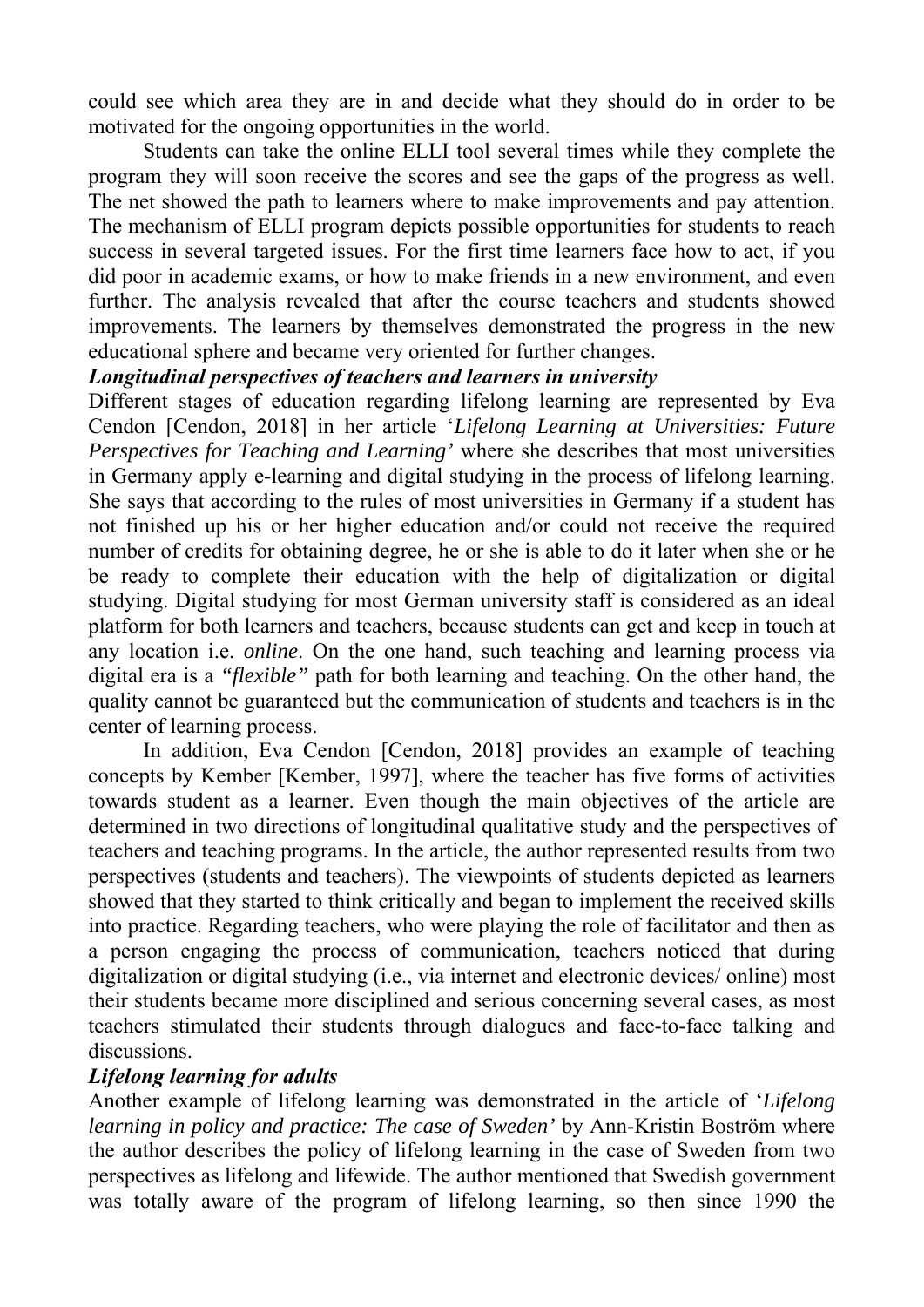government released and published several documents for this issue and even included lifelong learning to the Core curriculum for studying in secondary education, so the students could be able to know about lifelong process in real life.

The documents representing lifelong learning in Sweden appeared in 1994, and then later in 1996 with a number of recommendations published for pre-school, compulsory school as well as for education and trainings of adults [Boström, 2017]. Using the term "practice of lifelong learning" in the later life the author provides answers to the following questions such as "Who is getting learning and education in the adulthood?" "What are the criteria and final results of such people?" Mostly the author explains that lifelong learning is understood as the learning of adults as well as with the benefit to the society. In Sweden, the government mostly regulates the process of lifelong learning and provides special documents that have to be evaluated. Even though a certain kind of context has been prepared for studying in various study circles, participants attending them, do not receive any degree or formal documents like in ordinary schools. In addition to this, the number of such circles for adults to study requires registration and charges monthly fee; as it is not so expensive all circles have a timetable and duration of the sessions.

It is interesting to mention that the author compares Swedish situation of lifelong learning in the case of studying and attending circles with the *knitting cafes* or *knitting circles* –which appear almost in thirty-one countries in the world. These knitting cafes are free and do not demand any registration, moreover such kinds of kitting cafes are not regulated by the government or any social organizations. People, taking part in such knitting cafes were also interviewed and their opinions were mostly positive. Because of this, most participants were satisfied with the knitting process because they take knitting as a kind of repetitive action, which makes them feel calm, comfortable, and excited because they realize their productivity for the society while knitting new clothes.

# *The impact of reading literacy in Kazakhstan for further perspectives to lifelong learning (LLL)*

The term "reading literacy" was mainly established as the foundation for lifelong learning, which is a crucial opportunity for integral communication and complete involvement to the society. Thus, according to PISA 2018, reading literacy framework defines several cognitive processes that span a range of difficulty. Each cognitive process is assigned to a superordinate category which will be used for the final scaling of the 2018 Main Survey data: "Locate information, Understand, and Evaluate and Reflect" [OECD, 2019b, p.35].

As we mentioned previously, the perspectives of lifelong learning in Kazakhstan started in 2010 when Kazakhstan became a part of Bologna process. In Kazakhstan, the perspectives of lifelong learning are mainly focused on higher education, when the implementation of Bologna process officially started to be regulated. The regulation of lifelong learning in Kazakhstan provides the opportunity to finish up the main higher formal education for all adults and non-professional workers. According to some experts, educators, and researchers working in Kazakhstan under the regulation and implementation of Bologna process [Dixon & Soltys, 2013, p.111] claim that lifelong learning "is the self-motivated pursuit of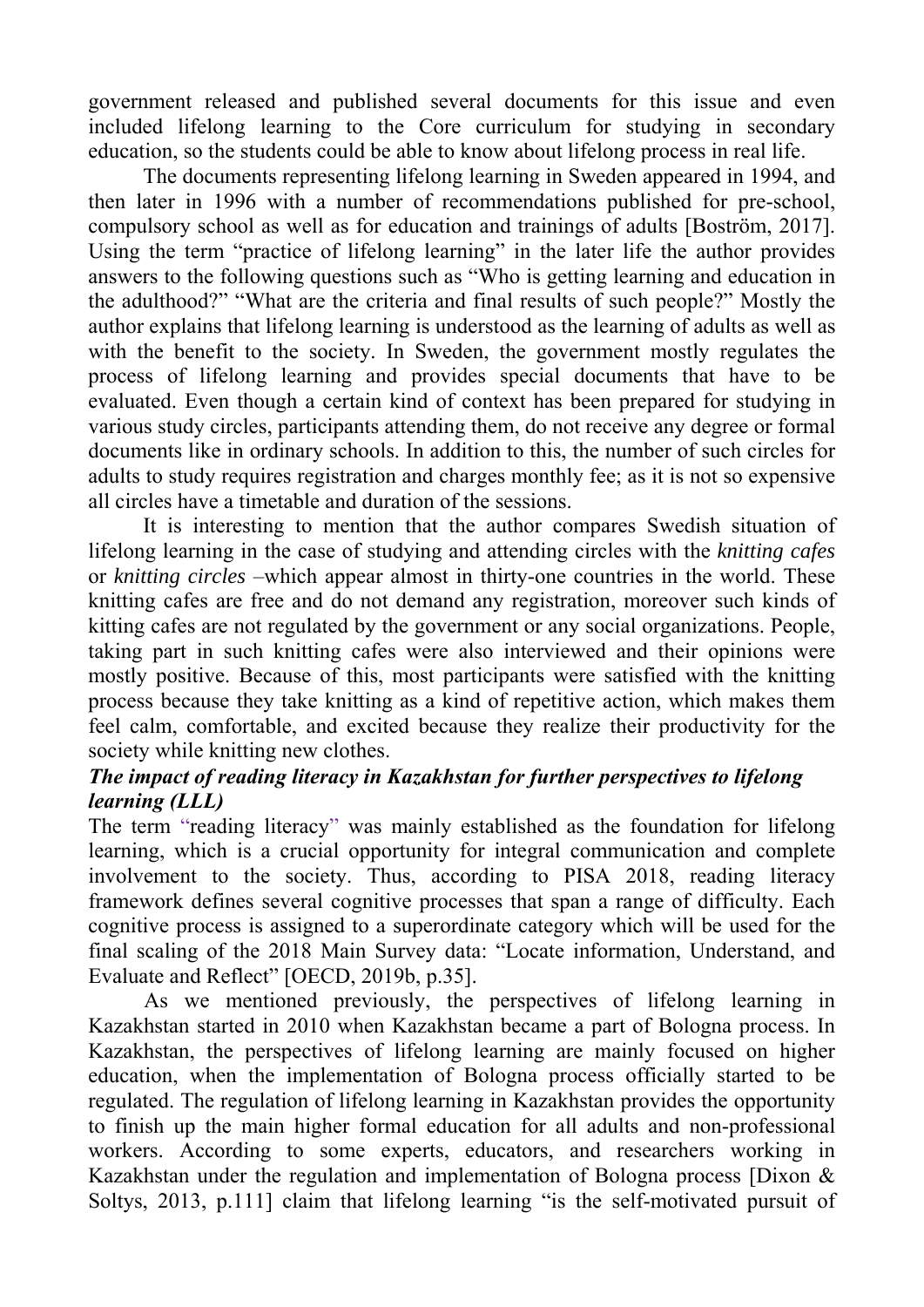knowledge for either personal or professional reasons, on an ongoing and voluntary basis by adult or non-traditional learners". This means that in Kazakhstan, together with receiving formal completed education, there are a certain number of courses that provide an access to education non-traditionally without receiving any credits. These courses are usually organized by the employer or the company, where the person is working or planning to work. Such courses are necessary for providing required competences and enhance professional skills and literacy in a certain professional area or field. Although sometimes those people attend such courses for personal demands, reasons and interests, they think that these courses may be useful for their future career goals.

#### **Figure 1**



Mind Map: *Reading Assessment of Young Learners from the perspectives of Lifelong Learning*<sup>1</sup>

However, preparation and readiness to these courses demand certain qualification from universities and education centers, where several barriers could appear and be challenging both for educators and learners in the process of teaching and learning to continue education. In this case, we would like to represent and suggest our framework of reading literacy from the perspectives of lifelong learning for Kazakhstani young learners via assessment. The detailed information is illustrated in Figure 1 (see Figure 1). The framework offered is made up in a form of mind map, which may be useful for future intervention to teachers, policy makers and other stakeholders to increase reading literacy level from the younger age and further in the adulthood. Although we suppose that the perspectives of assessing reading literacy skills from young learners in the middle school and further in the adulthood should be

<sup>1</sup> The mind map concept is based on https://www.google.com/search?rlz=1C1GCEA\_enRU945RU945&sxsrf=ALeKk01z4srYkgVDVbcoY2NZQmOTtB1z jg:1621424105060&source=univ&tbm=isch&q=Figure+1+Mind+Map:+Reading+Assessment+of+Young+Learners+fr om+the+perspectives+of+Lifelong+Learning&sa=X&ved=2ahUKEwiIrL--09XwAhXu-SoKHVHkAWAQjJkEegQIBRAB&biw=1680&bih=939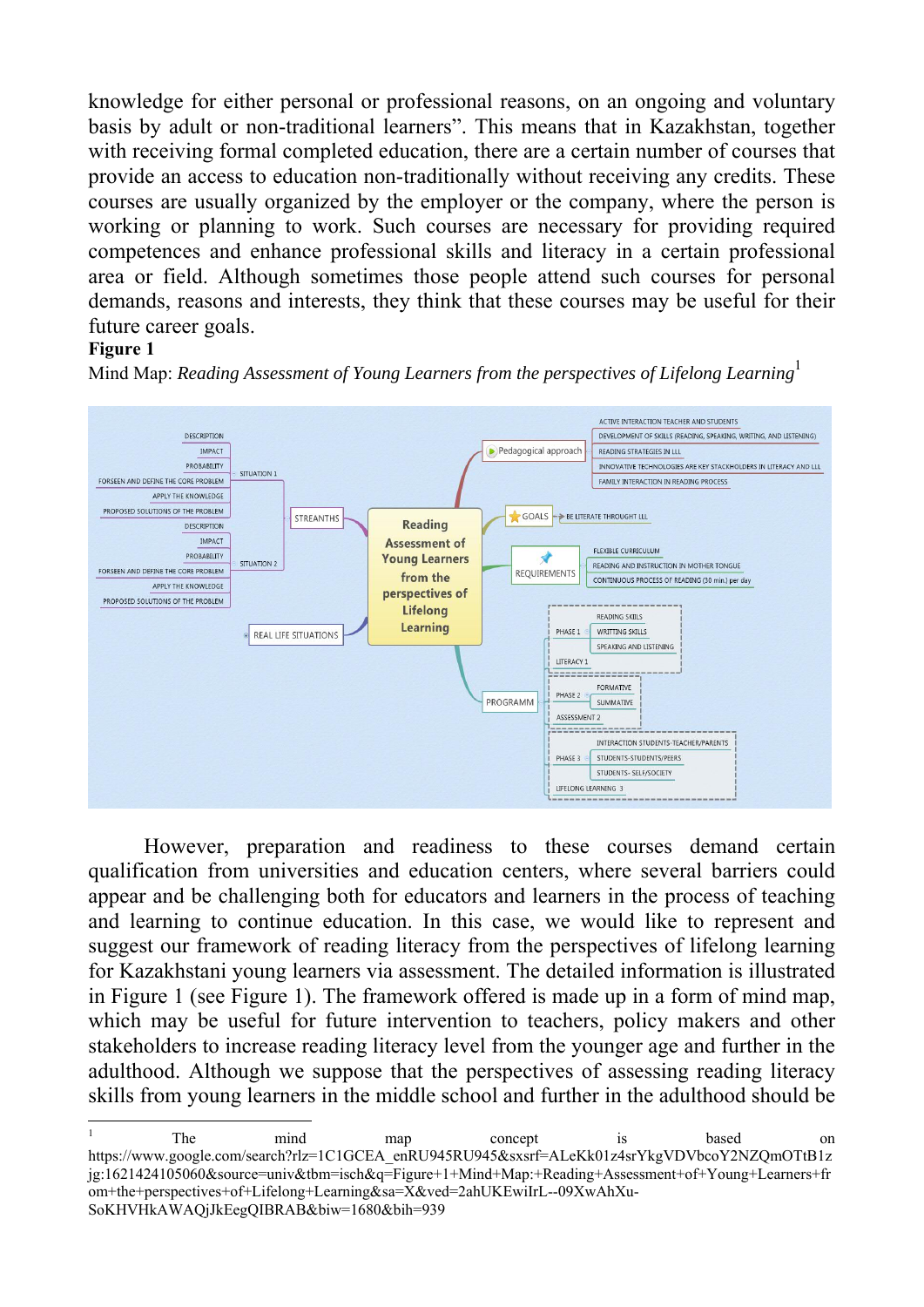continued throughout lifelong learning and frequently implemented in education system of Kazakhstan.

Consequently, regarding some researchers and educators [Field, 2000; Knapper & Cropley, 2000; Medel-Añonuevo et al., 2001] people should be ready to extend their knowledge and enhance literacy in collaboration with universities, companies, employers and society to manage the quality of learning process. This may benefit to assess all pros and cons in the working process and will promote and increase the literacy level among people in the future. In this case we absolutely agree with Gerhard Fischer who claims that lifelong learning should be constant in the society and people should be flexible to the way of "…how we think, work, learn, and collaborate in the future. A lifelong learning perspective is more than training and continuing education: it forces us to rethink and reinvent our schools and universities" [Fischer, 2000, p.19].

## **Conclusion**

This current research study is just one of the attempts to show the importance and perspectives of reading literacy in the process of lifelong learning for Kazakhstan. Moreover, we suppose that reading literacy level may be a part of lifelong learning, which relates to personal development and career goals throughout life. Moreover, at present the concept of "lifelong learning" is under dynamic discussion and the review of lifelong learning in European countries supports this issue. This should be taken into account for further education progress in Kazakhstan as well as active development of this issue in the research training and innovation. No doubt, to improve the quality of teaching and learning learners, teachers, policy makers, educators, and other stakeholders should be in close collaboration. This collaboration may be effective in developing personal skills in a certain area and in making participation more flexible, active and appropriate for everybody, who is ready to continue, enhance, master and increase his or her knowledge at any age.

From different age groups, perspectives, readiness and ranges, the process of lifelong learning and the concept of education could be different throughout life. This happens because the starting point is not similar to the final one, and the perspectives of knowledge are clearly defined and pointed.

To overall the topic of reading literacy level of Kazakhstani young learners throughout lifelong learning should be involved in the framework of regular reading skills assessment via certain programs, requirements, strengths, and pedagogical approaches by teachers, parents, policy makers, and other stakeholders. At this point we hope that "mind map" of reading literacy considered in the study will be integrated in secondary education and become the part of the teaching process from young age till adulthood in order to be "afloat" of lifelong learning activity, dynamic progress and active development of the society.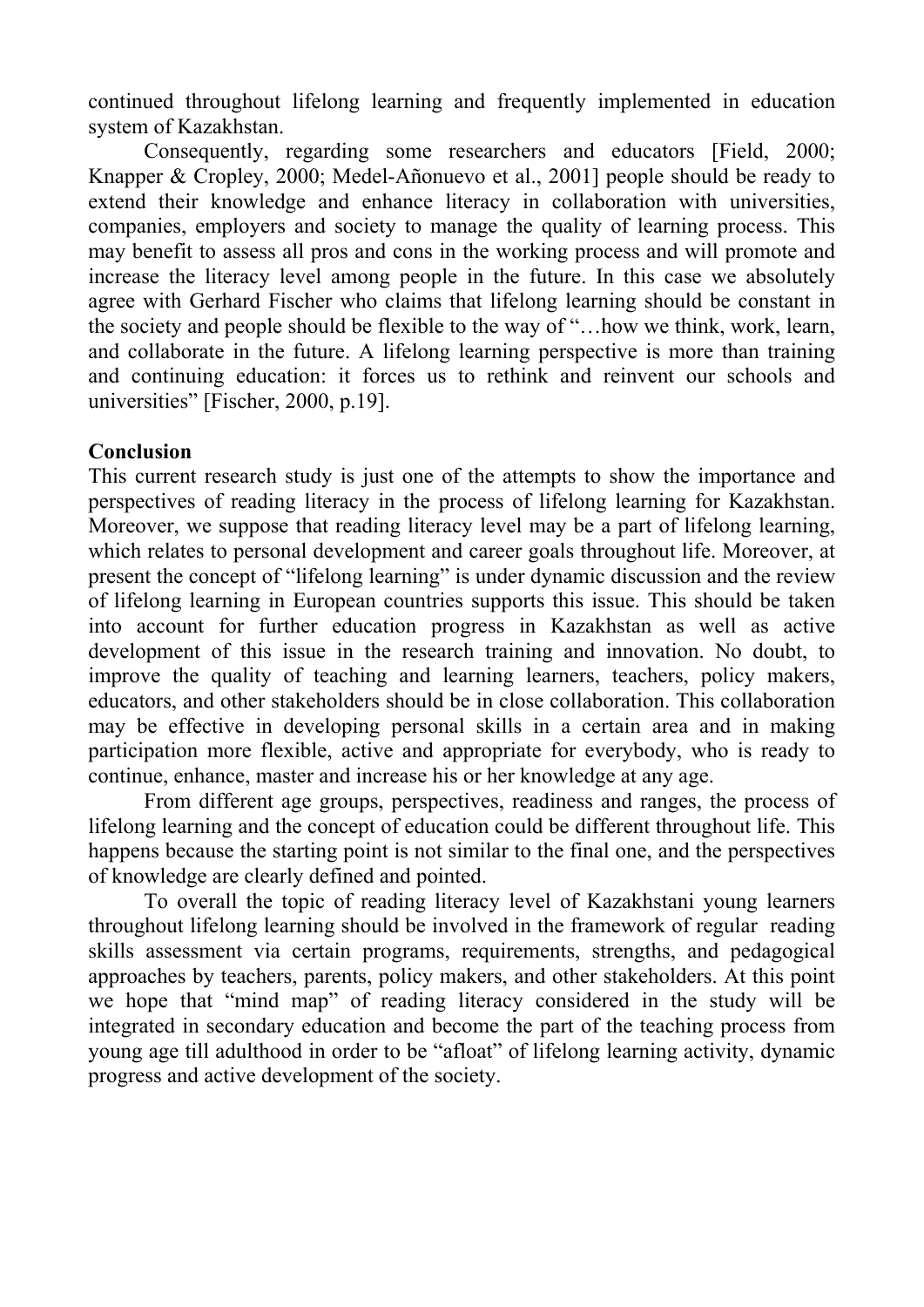#### **References**

*Afflerbach, P., Pearson, P. D., & Paris, S. G.* (2008). Clarifying differences between reading skills and reading strategies. *The reading teacher*. 61(5): 364-373.

*Aspin, D. N., & Chapman, J. D.* (2000). Lifelong learning: concepts and conceptions. *International Journal of lifelong education*. 19(1): 2-19.

*Boström, A. K.* (2017). Lifelong learning in policy and practice: The case of Sweden. *Australian Journal of Adult Learning*. 57(3). 334 p.

*Cendon, E.* (2018). Lifelong Learning at Universities: Future Perspectives for Teaching and Learning. *Journal of New Approaches in Educational Research*. 7(2): 81-87. DOI:10.7821/naer.2018.7.320

*Crick, R. D., Broadfoot, P., & Claxton, G.* (2004). Developing an effective lifelong learning inventory: The ELLI project. *Assessment in Education: Principles, Policy & Practice*. 11(3): 247- 272.

*Dixon, J., & Soltys, D.* (2013). Implementing Bologna in Kazakhstan: A guide for universities. Almaty Astana: Academpress. 192 p.

*Field, J.* (2000). Lifelong learning and the new educational order. Trentham Books, Ltd., Westview House, 734 London Road, Stoke on Trent, ST4 5NP, United Kingdom UK. 181 p.

*Fischer, G*. (2000). Lifelong learning—more than training. *Journal of Interactive Learning Research*, *11*(3): 1-22.

*Head, A. J., Van Hoeck, M., & Garson, D. S.* (2015). Lifelong learning in the digital age: A content analysis of recent research on participation. *First Monday*, *20*(2), https://doi.org/10.5210/fm.v20i2.5857

*Kember, D.* (1997). A Reconceptualisation of the Research into University Academics' Conceptions of Teaching. *Learning and Instruction.* 7(3): 255–275. DOI:10.1016/S0959- 4752(96)00028-X

*Knapper, C., & Cropley, A. J.* (2000). Lifelong learning in higher education. Psychology Press. 235 p.

*Laal, M., & Salamati, P.* (2012). Lifelong learning; why do we need it?. *Procedia-Social and Behavioral Sciences*. 31: 399-403.

*Lamb, A., & Johnson, L.* (2010). Divergent Convergence Part 2: Teaching and Learning in a Transmedia World. *Teacher Librarian*. 38 (1): 64-69.

*Medel-Añonuevo, C., Ohsako, T., & Mauch, W.* (2001). Revisiting Lifelong Learning for the 21st Century. 34 p.

*Moore, T., & Shaffer, S. C.* (2017). Awakening the Learner Within: Purposeful Prompts and Lifelong Learning Measures in a First-Year Composition Course. *Journal of the Scholarship of Teaching and Learning*. 17(4): 67-82.

OECD. (2004). Lifelong Learning (Policy Briefs series). Paris: OECD Secretary-General.

OECD/The World Bank (2015),OECD Reviews of School Resources: Kazakhstan 2015, OECD Publishing,Paris. http://dx.doi.org/10.1787/9789264245891-en

OECD. (2019a). PISA 2018 Assessment and Analytical Framework, PISA, OECD Publishing, Paris, https://doi.org/10.1787/b25efab8-en

OECD. (2019b). PISA 2018 Results (Volume I): What Students Know and Can Do, PISA, OECD Publishing, Paris. https://doi.org/10.1787/5f07c754-en.

*Rayner, K., Foorman, B. R., Perfetti, C. A., Pesetsky, D., & Seidenberg, M. S*. (2001). How psychological science informs the teaching of reading. *Psychological science in the public interest*. 2(2): 31-74.

*Sullivan, A.* (2015). The life-long benefits of reading for pleasure. *The School Librarian*. 63(1): 5-7. *Sullivan, A., & Brown, M.* (2013). Social inequalities in cognitive scores at age 16: The role of reading. *CLS Working Papers*, (13/10), Centre for Longitudinal Studies, Institute of Education, University College London: London, UK.1-47.